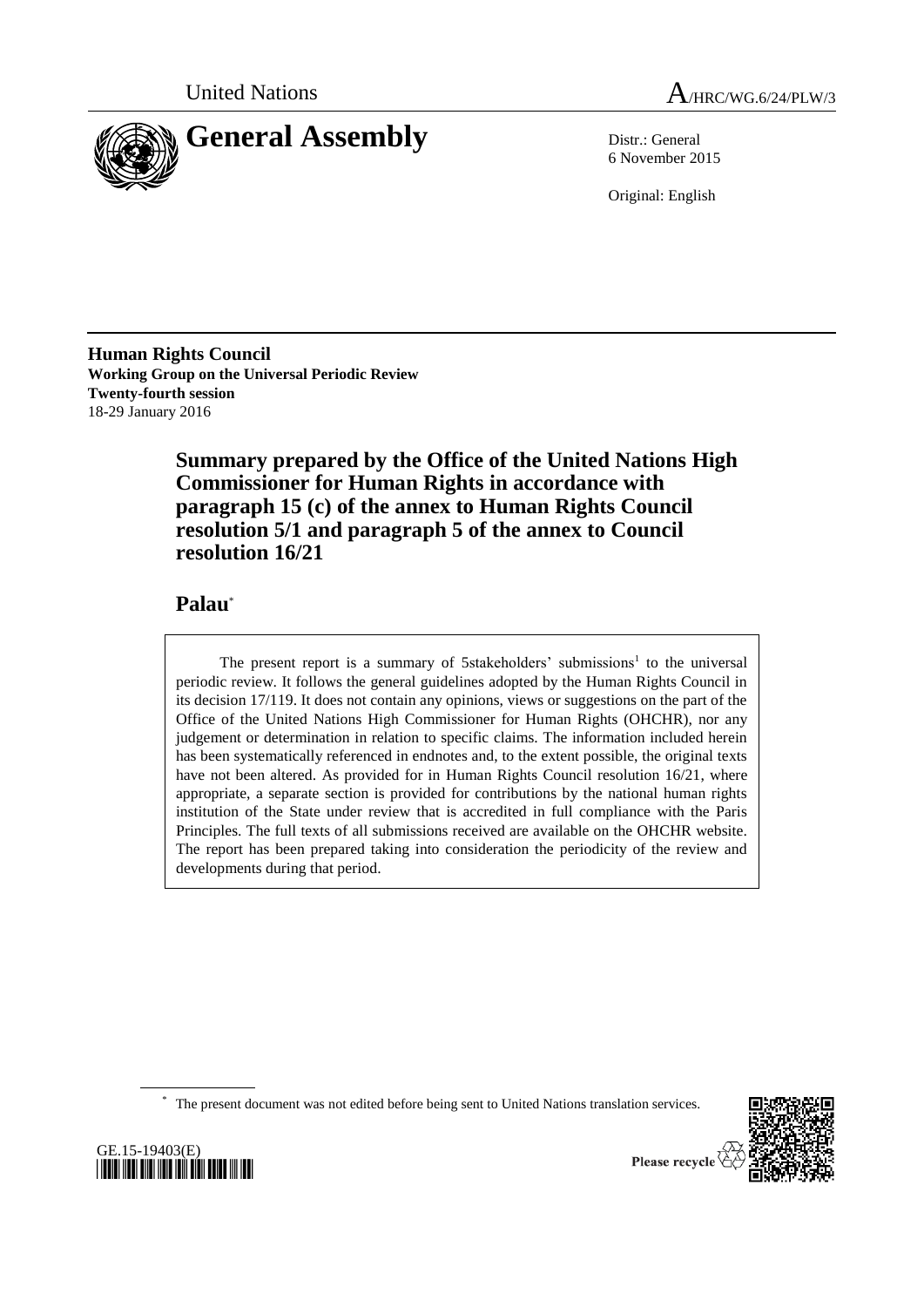# **Information provided by stakeholders**

# **A. Background and framework**

## **1. Scope of international obligations**

1. Kaleidoscope Human Rights Foundation (KHRF) stated that during its 2011 UPR, Palau had accepted recommendations that it ratify the core human rights treaties, while stating that it was undergoing consultations and working towards public awareness about these instruments and determining its capacity and resources to fulfil the international obligations that would result from the ratification of treaties to which Palau was not yet a party.<sup>2</sup> It noted that Palau had ratified the Convention on the Rights of Persons with Disabilities on 11 June 2013 and that on the 20 September 2011, Palau had become a signatory to the ICCPR, ICESCR and CEDAW.<sup>3</sup>

2. KHRF stated that the ICCPR and ICESCR formed the cornerstone of the international legal framework for the protection of human rights and that the ratification of these covenants would assist in strengthening Palau's obligations under international law.<sup>4</sup> It recommended that Palau ratify all significant international human rights treaties (and their Optional Protocols) to reinforce its implementation of, and compliance with, international human rights law.<sup>5</sup>

3. KHRF asserted that Palau had signalled its support for the protection and maintenance of the human rights of LGBTI persons by becoming a signatory to the joint statement on "Ending Acts of Violence and Related Human Rights Violations Based on Sexual Orientation and Gender Identity", delivered during the general debate of the Human Rights Council in September 2011. KHRF stated that by signing the Joint Statement on Sexual Orientation and Gender Identity Palau acknowledged its responsibility to end human rights violations against all those who were vilified and to prevent discrimination in all forms.<sup>6</sup>

#### **2. Institutional and human rights infrastructure and policy measures**

4. ARC International (ARCI) recommended that the Human Rights Council, in its upcoming UPR review, urge Palau to bring its legislation into conformity with its international human rights obligations.<sup>7</sup>

# **B. Implementation of international human rights obligations, taking into account applicable international humanitarian law**

## **1. Equality and non-discrimination**

5. Palau Think Tank (PTT) recommended that the Government of Palau continue to establish laws that reflected the values of CEDAW such as the one to protect women from abuse, to ensure economic equal opportunities and protection and to establish access to resources on the empowerment of women and their roles in society.<sup>8</sup> PTT reported that this had led to the creation of the "Family Protection Act" and the new reformed Penal Code as well as other new laws to be undertaken to ensure the protection of women's rights and antidiscrimination. PTT asserted that the national government still needed to work on better cohesive resources, capacities and coordination to enforce laws and provide necessities for women, the elderly and vulnerable groups. It also highlighted the need of access to resources for assistance and support in their social and economic needs.<sup>9</sup>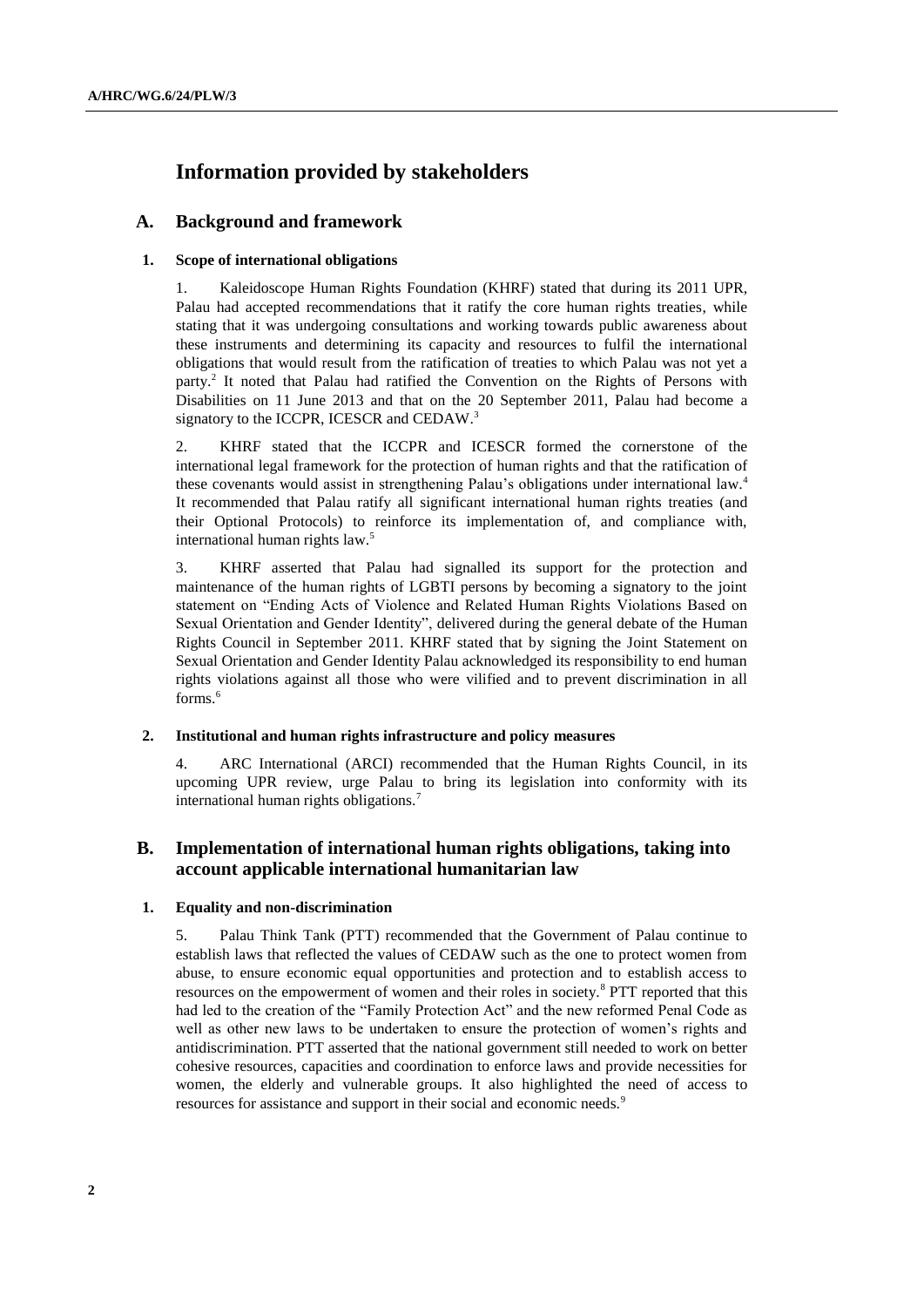6. PTT stated that more girls than boys were graduating from high school. With available scholarships and grants, many girls were pursuing their college education and women increasingly play leading roles in both the public and private sectors, including as elected officials. In the Judiciary system, there were more women judges then men.<sup>10</sup>

7. KHRF stated that there was no reliable data on patterns of discrimination of LGBTI persons within the Palauan society but that the fact that 83.55% of Palauan voters had specifically voted to define marriage as being only between a man and a woman in a 2008 constitutional referendum suggested that attitudes towards LGBTI equality were not particularly favourable.<sup>11</sup>

8. KHRF stated that Palau did not provide any legal rights to same-sex couples, even though the constitutional definition of marriage in Section 13 of Article IV did not hinder the ability of the National Congress to legislate for other forms of relationship recognition.<sup>12</sup> Palau recognised marriage only between two people of the opposite sex, and in February 2014, a bill was introduced in the Senate stipulating that marriage could only be between a man and a woman in order to give statutory effect to the new constitutional definition of marriage.<sup>13</sup> The bill had passed its first reading in May 2014. KHRF considered that if enacted, this bill would further entrench discrimination against same-sex couples in Palauan law.<sup>14</sup>

9. ARCI stated that recommendations were made to the government of Palau concerning discrimination on the basis of sexual orientation and gender identity in 2011 during the country's first UPR, some of which were accepted.<sup>15</sup> Among these recommendations, ARCI highlighted the recommendation to repeal all provisions in domestic legislation criminalizing consensual sexual activity between same sex adults and to combat discrimination against LGBT persons through political, legislative and administrative measures.<sup>16</sup>

10. KHRF reported that in 2014, Palau had acted on this recommendation by repealing its legislative provisions which criminalised consensual sexual activity between persons of the same sex. Palau had done this through the introduction of a new Penal Code that did not contain any prohibitions on consensual same-sex sexual activity.<sup>17</sup> ARCI stated that this new legislation represented both a monumental affirmation that Palau was committed to upholding its obligations under international human rights law, and that it was committed to implementing "accepted" recommendations coming from international mechanisms, such as the UPR process. ARCI commended Palau for this achievement.<sup>18</sup>

11. KHRF stated that since its previous Universal Periodic Review in 2011, Palau had considered legislation punishing hate crimes on the basis of sexual orientation and gender identity, and supported the efforts of the international community to address discrimination against LGBTI persons.<sup>19</sup>

12. KHRF stated that nevertheless, in addition to lacking any constitutional protections for LGBTI persons, Palau did not have any explicit laws or policies that prohibited discrimination of a person based on sexual orientation, gender identity or gender expression.<sup>20</sup> In this sense, KHRF considered Palau had not implemented measures to give effect to the UPR recommendation that it combat discrimination against LGBTI people through political, legislative and administrative measures, despite having accepted it.<sup>21</sup>

13. ARCI observed very limited development in the last four years, regarding the same recommendation. It recommended that the Human Rights Council urge Palau to bring its legislation into conformity with its commitment to equality and non‐discrimination, and its international human rights obligations, by developing anti-discrimination laws that prohibit discrimination on the basis of sexual orientation, gender identity and inter sex status.<sup>22</sup> KHRF recommended that Palau take steps to amend Section 5 of Article IV of the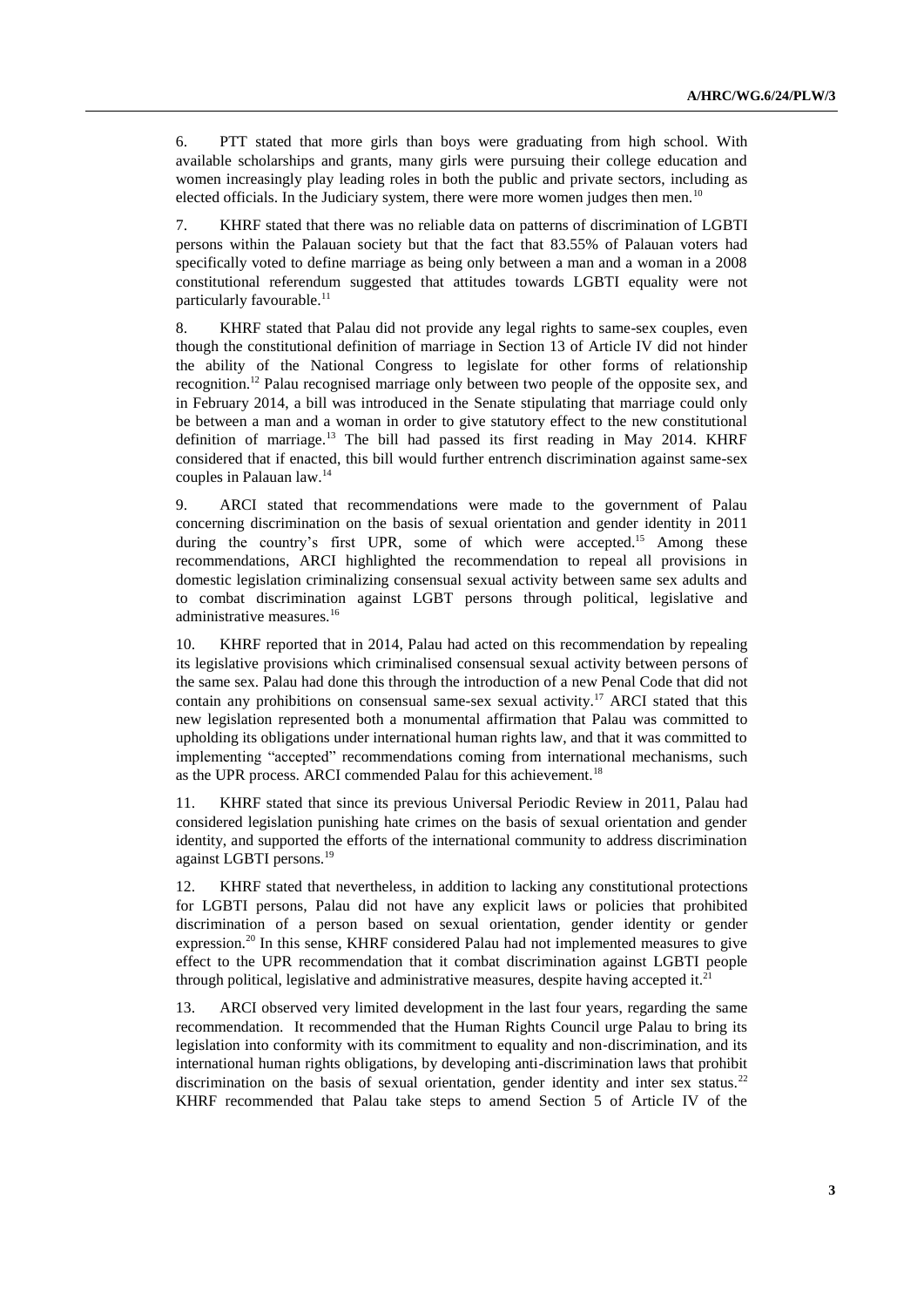Constitution to include sexual orientation and gender identity as non-discrimination grounds.<sup>23</sup>

14. KHRF also recommended that Palau ensure that proposed legislation punishing hate crimes on the basis of sexual orientation and gender identity were enacted as soon as possible.<sup>24</sup> While this bill was going through the legislative process, broader measures were needed to prohibit discrimination against LGBTI persons in all areas of public life, including employment, provision of goods and services, education and health care.<sup>25</sup> KHRF recommended that Palau implement a framework of legislative reform that actively prevented and prohibited discrimination of LGBTI persons in all facets of life and society, including but not limited to employment, the provision of goods and services, education and health care.<sup>26</sup>

15. KHRF considered that the gender-specific reference to "husband and wife" on section 402 of Title 21 (Domestic Relations) of the Palau National Code (Code) represented a barrier against same-sex couples adopting children jointly. KHRF stated that this law was not in compliance with Palau's obligations under international law, including under the CRC (which Palau had ratified), as it distinguished a person's eligibility to adopt a child based on their sexual orientation or gender identity and a State Party could not discriminate against a child on the basis of their parent's or legal guardian's sexual orientation or gender identity.<sup>27</sup>

16. KHRF recommended that Palau extend the same legal rights to same-sex couples as to opposite-sex married couples.<sup>28</sup>

#### **2. Right to life, liberty and security of the person**

17. GIEACPC reported that the issue of corporal punishment of children was raised in the compilation of UN information and in the summary of stakeholders' information, and that the Government had accepted a number of recommendations to prohibit corporal punishment in the home and other settings, with reference to Recommendations 61.43, 61.44 and 61.45 made to Palau in its first UPR. 29

18. Since the initial UPR of Palau in 2011, the Family Protection Act 2012 and the Penal Code 2013 had been adopted. GIEACPC stated that despite the Government's acceptance of the 2011 UPR recommendations to prohibit corporal punishment, these new laws did not achieve this<sup>30</sup>.

19. Regarding the situation at schools, GIEACPC reported that the Master Plan for Education (2000) aimed to discourage and prevent the use of corporal punishment at primary and secondary levels and that according to the 2014 UNICEF baseline research, all schools had child protection policies that included a ban on corporal punishment.<sup>31</sup>

20. GIEACPC stated nevertheless that regarding the situation at home, schools, care settings, and penal institutions, it was particularly concerned about the inclusion in the new Penal Code of a provision specifically authorising the use of force in the "discipline" of children (Article 309), thus providing a legal basis for corporal punishment in the home, schools and other settings.<sup>32</sup>

21. Regarding alternative care settings and day care, GIEACPC stated that corporal punishment was lawful by guardians and others with parental authority under the provisions confirming "the power to exercise parental control and authority" in the Palau National Code. 33

22. GIEACPC asserted there was no provision for judicial corporal punishment in criminal law. However, according to the baseline research published by UNICEF in 2014, in 7% of cases where children had committed a crime the response of police officers was to impose physical punishment.<sup>34</sup>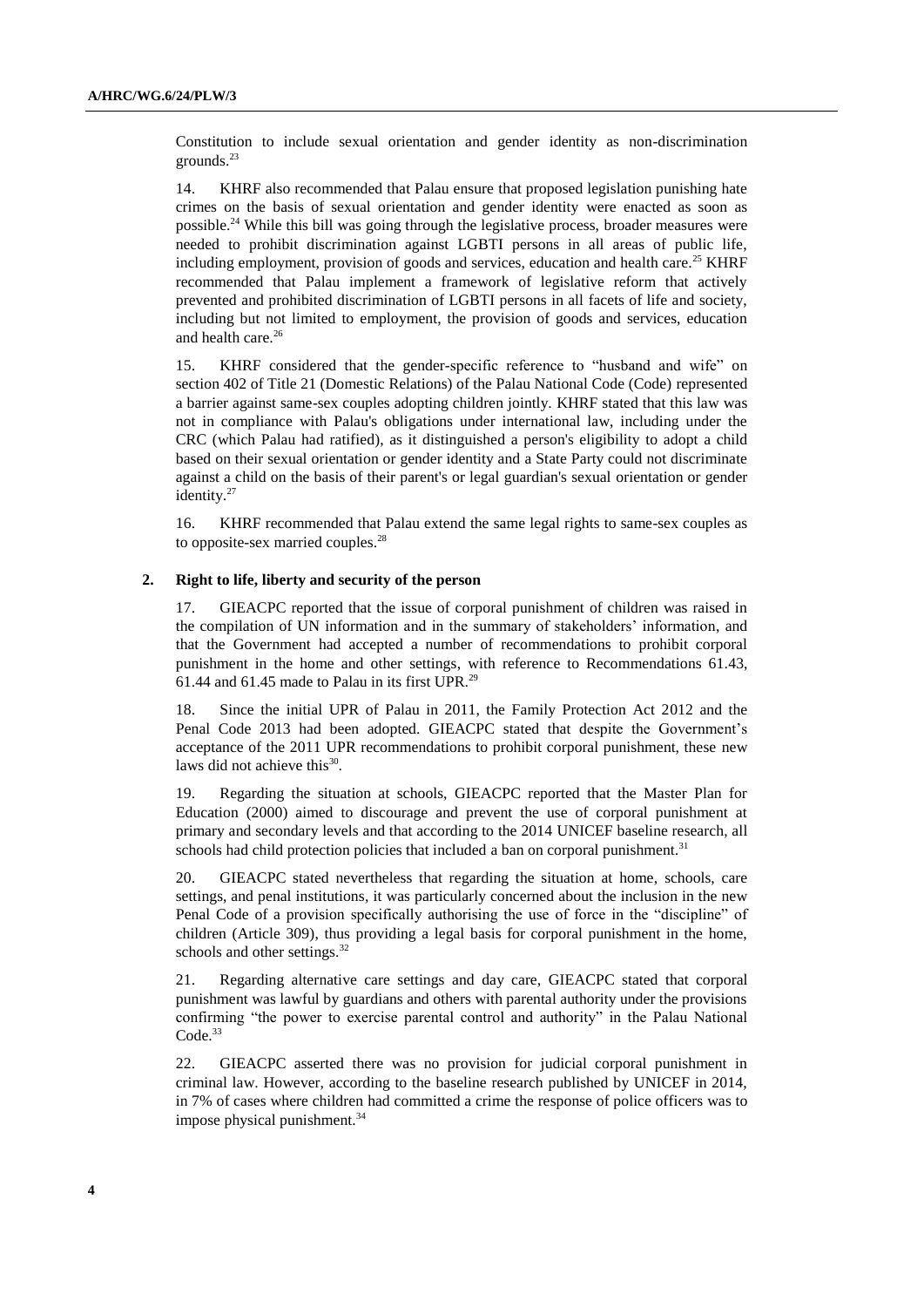23. GIEACPC expressed hope that the UPR Working Group would note with concern the legality of corporal punishment of children in Palau and that states would raise the issue during the review in 2016 and make a specific recommendation that Palau clearly prohibit all corporal punishment of children in all settings including the home, and explicitly repeal the provisions in the Penal Code authorising the use of force for purposes of "discipline".<sup>35</sup>

24. Regarding recommendation  $61.38$  on human trafficking<sup>36</sup>, MLSC (Micronesian Legal Services corporation) reported that Palau's recently updated Penal Code now contained detailed provisions regarding human and labour trafficking, inter alia: that labour trafficking included the acts of providing or obtaining labour or services through the use of force, extortion, fraud, deception, etc.; the inclusion of the offense of international nonpayment of wages; the codification of the offence of people smuggling; and the codification of the offence of people trafficking, which broadly included recruiting, transporting, transferring, harbouring or receiving a person for the purposes of exploitation (sexual servitude, prostitution, forced labour or services, or slavery) by threat, use of force, abduction, fraud, deception, etc. (17 PNC §3906), including a separate offence for child trafficking (17 PNC §3907).<sup>37</sup>

25. MLSC recommended that Palau establish a national strategy to combat human and labour trafficking as defined by the relevant Penal Code provisions, including: Better coordination between the Division of Labour and the Attorney General's office to identify, investigate and properly prosecute trafficking cases; Providing training to Bureau of Public Safety (including police and Criminal Investigation Department) regarding the new Penal Code provisions addressing human and labour trafficking; An active and meaningful effort by the government (such as a dedicated assistant attorney general) to prioritize bringing charges against employers under applicable provisions of the Penal Code and to utilize statutory penalties against employers to deter noncompliance; and the creation or coordination of emergency support services for victims of trafficking.<sup>38</sup>

26. PTT stated that regarding human trafficking, further consultations and resources were needed to improve Palau's efforts to understand and combat this illegal activity as it was led by Organized International Crime Syndicates.<sup>39</sup> The Ministry of Justice, with the Office of Immigration and the Labour office, needed to establish protocols and cooperative relations with its ally nation states and establish strict laws and procedures against illegal recruiters, including warnings to workers who willingly take part in this illegal process.<sup>40</sup>

27. Regarding Recommendation 61.37 on measures to protect victims of trafficking including the provision of shelters and the facilitation of the process for victims to be witnesses against traffickers in court, MLSC stated that victims of trafficking who chose to file claims were typically removed from their jobs by their employer (the alleged trafficker) and therefore no longer had a source of livelihood or a place to stay.<sup>41</sup> It reported that currently in Palau, there were no shelters for these victims or any coordinated emergency support services.<sup>42</sup>

28. MLSC explained that one of the main obstacles faced by victims and witnesses in trafficking cases is that they were subjected to the same stringent employment transfer exception as all other migrant workers. If the allegations of trafficking were against their employer, as they often were, removal from their jobs and attempted repatriation were nearly certain. In order to stay in Palau, these individuals needed to be able to support themselves, and thus required an expedited and streamlined path for their jobs to be transferred. Foreign workers were also not entitled to transfer if they reported claims of trafficking to the government or filed a civil lawsuit for trafficking.<sup>43</sup>

29. MLSC recommended that Palau review the employment transfer rules and that it include a new exception to streamline transfers for those who have active labour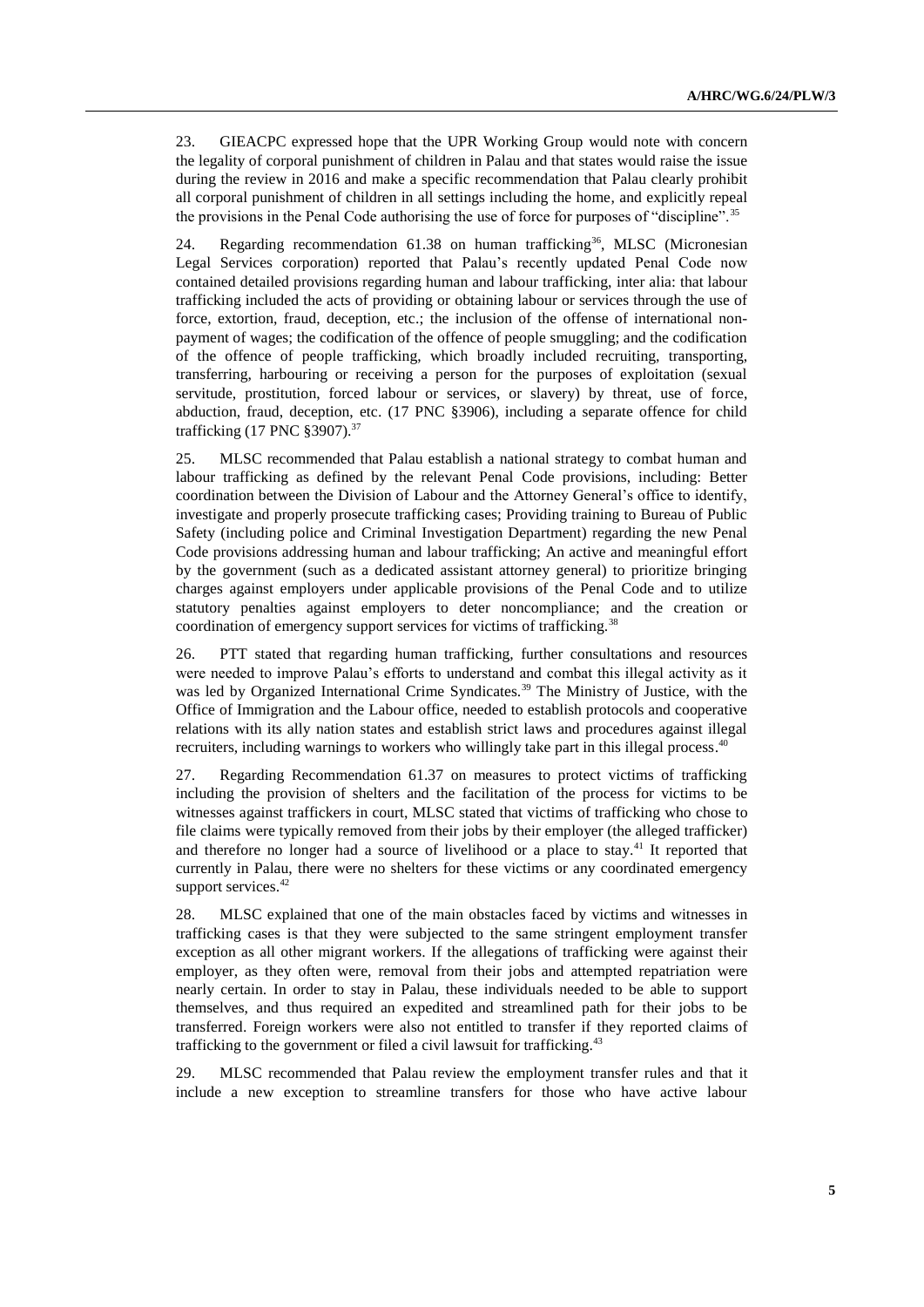complaints, civil lawsuits for trafficking offenses, or bona fide reports of trafficking to the Bureau of Public Safety.<sup>44</sup>

30. ARCI stated that the LGBTI community in Palau faced security threats.<sup>45</sup> ARC required the government to ensure that initiatives such as the Bill proposed in 2014 regarding "hate crimes" be supported, as part of its commitments to combat discrimination and ensure the safety of all its citizens.<sup>46</sup>

#### **3. Freedom of expression and right to participate in public and political life**

31. MLSC recommended that Palau provide ongoing meaningful consultation and coordination with civil society organizations, including more streamlined information sharing and dissemination to civil society organizations to enable participation in subsequent UPR and other human rights reporting processes.<sup>47</sup>

#### **4. Right to work and to just and favourable conditions of work**

32. PTT indicated that the increase of unemployment among Palauan citizens needed to be addressed between the government and civil societies. PTT recommend that Palau carry out an upgrade study and database of household incomes and local unemployment so as to improve household income and needs as well as to establish resources for addressing the rise of unemployment.<sup>48</sup>

33. MLSC indicated that isolated workers such as farm workers and domestic workers needed increased protection against human rights abuses. Those workers were not covered by the new minimum wage laws, and therefore could face higher levels of abuse and exploitation.<sup>49</sup> Some domestic workers experienced economically abusive relationships, where they received a minimum pay and worked long hours and some employers confiscated workers' passports or used threats of deportation to maintain control over their employees.<sup>50</sup> Although the Constitution of Palau prohibited indentured servitude, many of these workers still suffered these conditions. $51$ 

34. MLSC stated that due to uncertainties regarding the application of the minimum wage law and inconsistent or inadequate enforcement of labour laws generally, it had noticed a high incidence of noncompliance with labour laws in the private sector.<sup>52</sup> PTT asserted that no system was in place for the Palauans working in the private sector to appeal their grievances and cases. There were no clear labour laws protecting the Palauan citizen workforce and the national government needed to establish a comprehensive law to protect them. $53$ 

### **5. Right to social security and to an adequate standard of living**

35. ARCI reported that issues such as job security, access to services, housing, etc. had been highlighted as a key concern for LGBT persons in Palau, and required immediate attention by the State.<sup>54</sup> KHRF affirmed that in the absence of any legal recognition, samesex couples were unable to access a number of rights, including hospital visitation, inheritance and social security benefits (e.g. survivor pensions).<sup>55</sup>

#### **6. Right to health**

36. PTT stated that Palau had been rated second in the world with non- communicable diseases, and that as a population of only over 20,000 people, this was a national crisis. PTT affirmed that it was essential that Palau establish coordination and cooperation of professional expertise and resources from the international community to help provide methods and models to help Palau in addressing and combating this crisis.<sup>56</sup>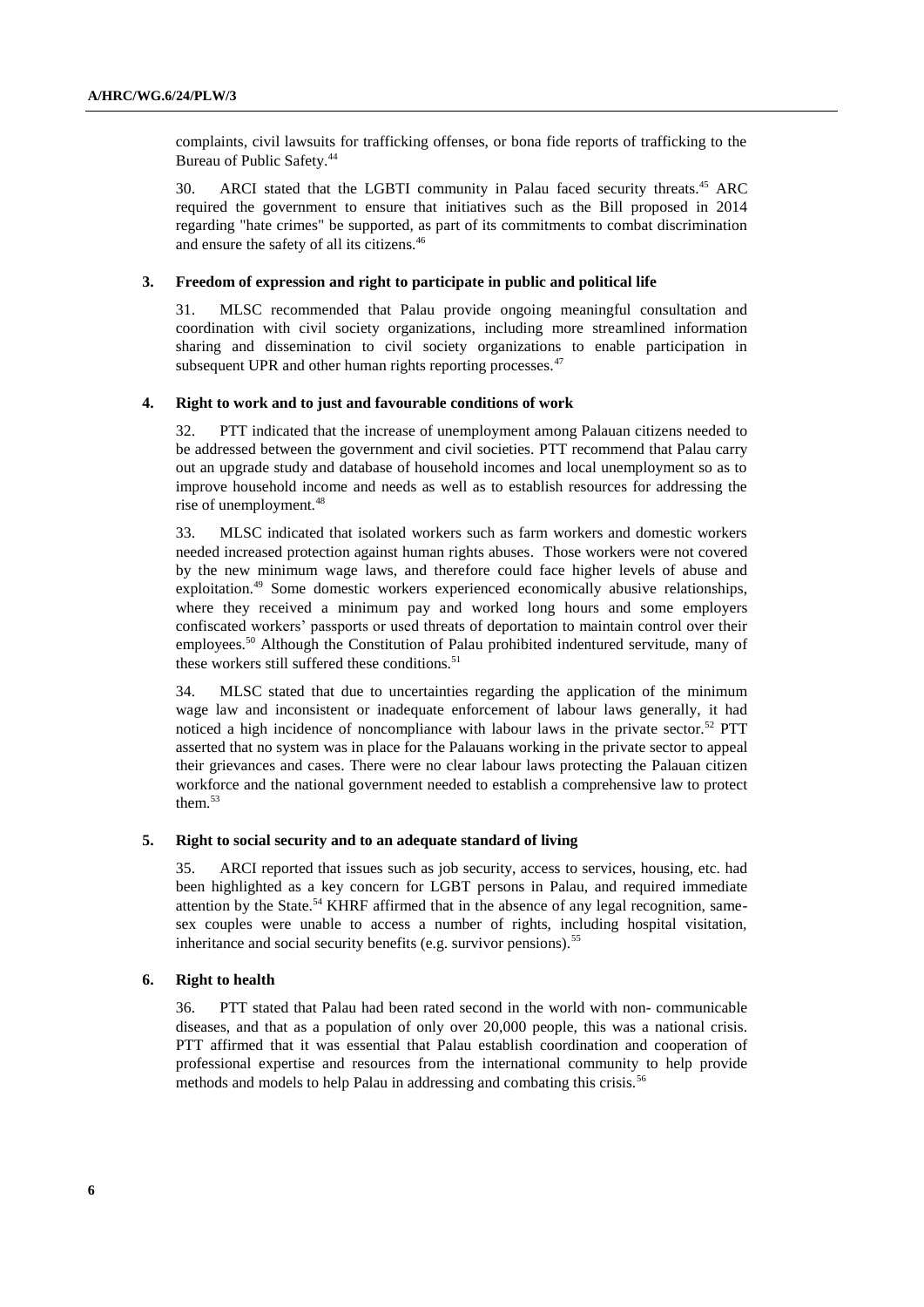### **7. Migrants, refugees and asylum seekers**

37. PTT reported a great influx of over 6,000 migrant workers who lived and worked in Palau.<sup>57</sup>

38. MLSC stated that most cases of noncompliance with labour laws in the private sector that reported to it involved migrant workers. Because of the inability of migrant workers to change employers, many workers faced contract termination and subsequent repatriation to their country of origin if they complained about their work conditions. Some private sector employers who employed migrant workers were able to disregard or manipulate applicable labour laws, and simply fired and repatriated workers who complained and replaced them with others.<sup>58</sup>

39 Regarding UPR recommendations 61.15 and 61.36 on human trafficking and the situation of migrant workers, and recommendations 61.54-61.56 on foreign workers and regulations to protect them<sup>59</sup>, MLSC stated that the provisions of the Labour Code were recodified and that the most significant inclusion was the minimum wage law, which became effective on 1 October 2013.<sup>60</sup> This was a significant achievement to improve the situation of migrant workers because it removed the previous exemption which permitted employers to pay migrant workers a lower minimum wage than Resident (Palauan) Workers.<sup>61</sup>

40. MLSC highlighted that despite the broad scope of the new law and strong enforcement mechanisms, many employers in the private sector were not in compliance with the minimum wage law, as some were paying a monthly salary with no limit to the hours required to work, and others had found loopholes to the minimum wage law.<sup>62</sup> The lack of overtime laws and maximum work hour laws meant that employers could require their employees to work excessive hours without additional compensation.<sup>63</sup>

41. MLSC explained that employers paying the minimum wage were authorized to take into account and deduct from the employee's wages the reasonable and actual cost of providing food and housing. There was no statutory guidance as to what was "reasonable and some employers utilized this, along with other unauthorized deductions and/or penalties, in order to unilaterally and freely reduce their employees' wages.<sup>64</sup>

MLSC stated that there were five exceptions to the minimum wage law, including the cases of: (1) Up to two individuals employed as farmers by a single employer; and (2) Up to two individuals employed as domestic helpers, caretakers, babysitters, or house boys. Most of these workers worked more than 48 hours a week because they were under the direct and continuous control of their employers.<sup>65</sup>

43. MLSC underscored that these employees did not have any viable recourse, and employees who complained were most often faced with either threats or actual contract termination and subsequent repatriation. MLSC recommended that Palau pass a comprehensive labour law reform which should include across the board minimum entitlements, including statutorily set hours of work and entitlements to overtime compensation, annual leave, sick leave, and entitlement to public holidays.<sup>66</sup>

44. MLSC reported that upon arrival, some migrants were housed in isolated conditions and had their passports confiscated by their employers. Some were required to work in brothel-bars where they were forced to perform sexual acts to earn a livelihood. Migrant workers and victims of trafficking were often not aware of their rights in Palau or how they could seek help upon arrival, and so many remained in abusive and exploitative employment relationships for long periods of time. To its knowledge, no relevant government agency distributed any 'Know your rights' information or conducts community outreach regarding labour rights or human trafficking. MLSC recommended that Palau assume a meaningful commitment to raising awareness and education around employment rights of both migrant workers and Palauan workers.<sup>67</sup>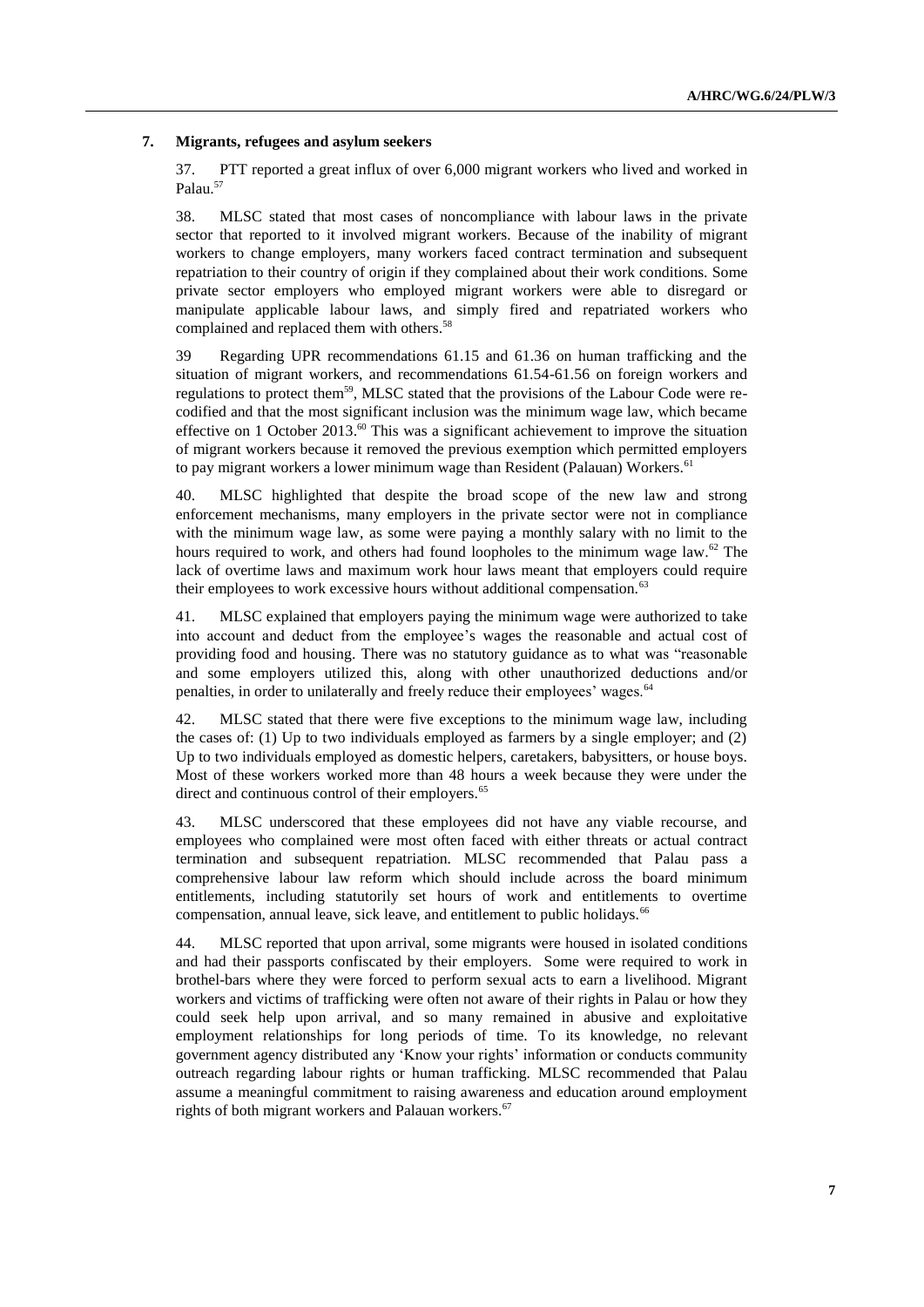45. MLSC recommended, inter alia, that Palau: carry out the promulgation of updated rules and regulations for the Division of Labour, in consultation with relevant civil society actors, with a specific focus on improving the rights and conditions of migrant workers; provide information to foreign workers upon arrival (while being processed by immigration officials) regarding trafficking and specifically how to seek help and safety if they found themselves subjected to trafficking conditions;<sup>68</sup>

46. Based on the correlation between domestic work and forced labour and exploitation, MLSC recommended that these workers be provided with extra protection and that their minimum salary be increased. 69

47. PTT expressed its support for the fundamental principles of the International Convention on the Protection of the Rights of All Migrant Workers and Members of their Families (ICRMW). Palau was a small island state with extremely limited funding, capacity and resources to effectively make any tangible and effective enforcement of migrant international laws. Palau was not ready to ratify this Convention, but similar or related laws applicable to Palau could be applied and thus, further consultation and technical expertise was needed in order for Palau to move forward on this issue.<sup>70</sup>

#### **8. Right to development, and environmental issues**

48. PTT reported that there were various non-profit organizations established in Palau working closely with government and public sectors to address and combat climate change. It also stated that capacity building and resources were needed to protect water borders from numerous illegal fishing, which still persisted in Palau. PTT stated that the Government needed to work on coordination with the international community to enforce international law on water protections and security, including the impacts of global sea level rising.<sup>71</sup>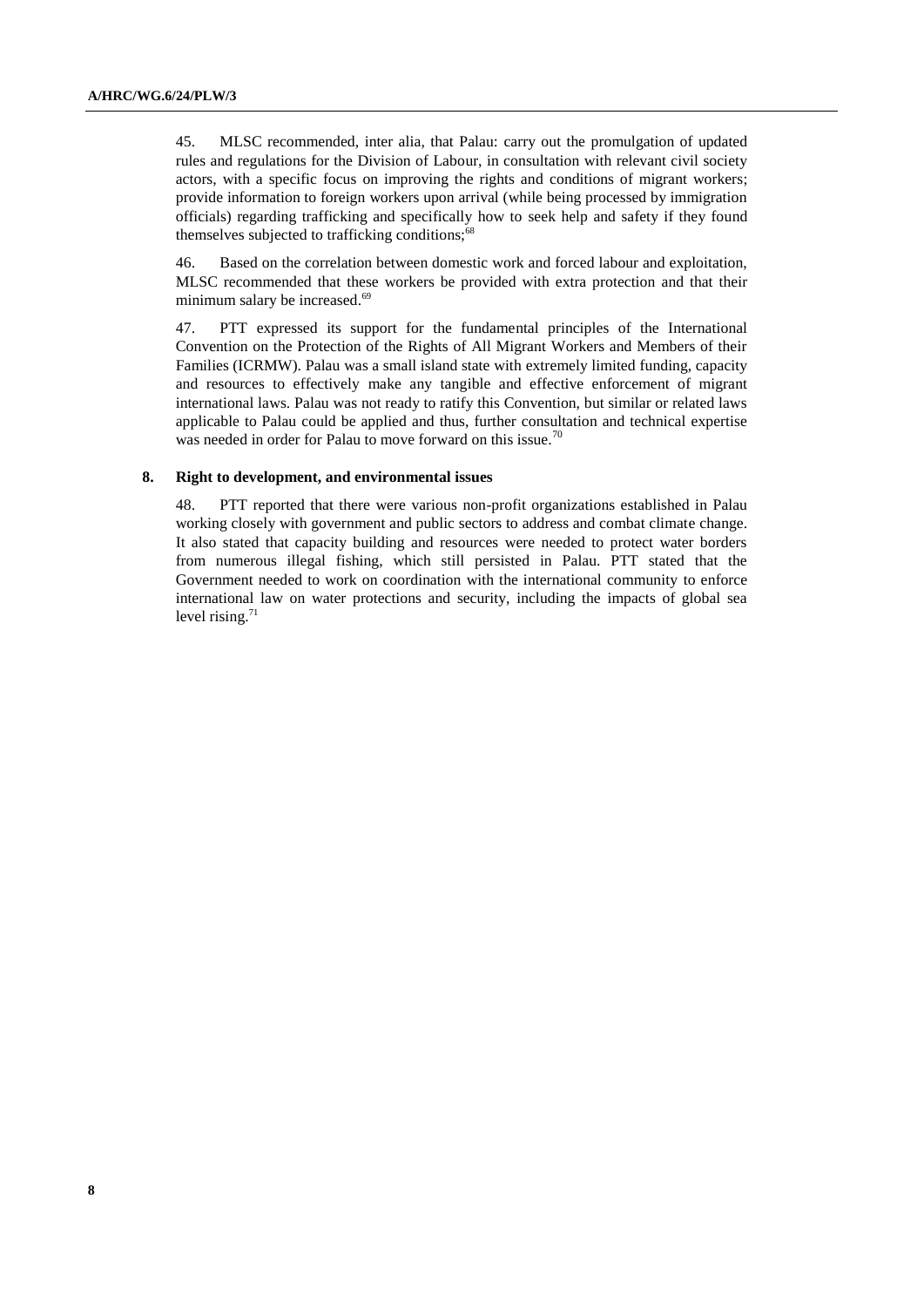*Notes*

- $1$  The stakeholders listed below have contributed information for this summary; the full texts of all original submissions are available at: [www.ohchr.org.](http://www.ohchr.org/)
	- *Civil society*

Individual submissions:

| ARCI    | <b>ARC</b> International:                                     |
|---------|---------------------------------------------------------------|
| GIEACPC | Global Initiative to End All Corporal Punishment of Children; |
| KHRF    | Kaleidoscope Human Rights Foundation (Australia):             |
| MLSC    | Micronesian Legal Services Corporation, Washington (United    |
|         | States of America):                                           |
| PTT     | Palau Think Tank (Palau).                                     |
|         |                                                               |

- <sup>2</sup> KHRF, para. 2.7. KHRF, paras. 2.7 and 6.3.
- $4$  KHRF, paras. 6.1 and 6.2.
- $5$  KHRF, para. 6.3.
- <sup>6</sup> KHRF, para. 2.10.
- 
- $7$  ARC International, p.2.
- 8 PTT, p. 2.
- 9 PTT, p. 2.
- $10$  PTT, p. 3.
- <sup>11</sup> KHRF, para. 4.3.
- <sup>12</sup> KHRF para. 5.4.
- <sup>13</sup> KHRF, paras. 5.2 and 5.3.
- <sup>14</sup> KHRF, para. 5.3.
- <sup>15</sup> Recommendation 62.38 (France), Recommendation 62.39 (Norway), Recommendation 62.40 (Spain). For the full text of the recommendations see: UN Doc. A/HRC/18/5. See also: A/HRC/18/5/Add.1
- <sup>16</sup> ARCInternational, p.1. Recommendation 62.40 (Spain). For the full text of the recommendations see: UN Doc. A/HRC/18/5.
- <sup>17</sup> KHRF, para. 2.3.
- <sup>18</sup> ARC International, p.1.
- <sup>19</sup> KHRF, para.2.1.
- <sup>20</sup> KHRF, para. 4.2. See also: ARC International, p. 2.
- <sup>21</sup> KHRF, paras. 4.1 and 5.1. Recommendation 62.40 (Spain). For the full text of the recommendations see: UN Doc. A/HRC/18/5.
- <sup>22</sup> ARC International, p.2.
- <sup>23</sup> KHRF, para. 4.6.<br><sup>24</sup> KHRF, para. 2.6.
- KHRF, para. 2.6.
- <sup>25</sup> KHRF, para. 4.4.
- $26$  KHRF, para. 4.4.
- <sup>27</sup> KHRF, paras. 3.1, 3.2 and 7.
- <sup>28</sup> KHRF, para. 5.7.
- <sup>29</sup> GIEACPC, para. 1.1. Recommendation 61.43 (Poland), Recommendation 61.44 (Norway) and Recommendation 61.45 (Brazil). For the full text of the recommendations see: UN Doc. A/HRC/18/5.
- <sup>30</sup> Recommendation 61.43 (Poland), Recommendation 61.44 (Norway) and Recommendation 61.45 (Brazil). For the full text of the recommendations see: UN Doc. A/HRC/18/5.
- <sup>31</sup> GIEACPC, para. 2.7.
- <sup>32</sup> GIEACPC, paras. 1.2, 2.3.
- <sup>33</sup> GIEACPC, para. 2.4.
- <sup>34</sup> GIEACPC, para. 2.9.
- <sup>35</sup> GIEACPC, p. 1.
- <sup>36</sup> Recommendation 61.38 (Slovakia). For the full text of the recommendation see: UN Doc. A/HRC/18/5.
- <sup>37</sup> MLSC, pp. 3 and 4.
- <sup>38</sup> MLSC, p. 6.
- <sup>39</sup> PTT, p. 4.